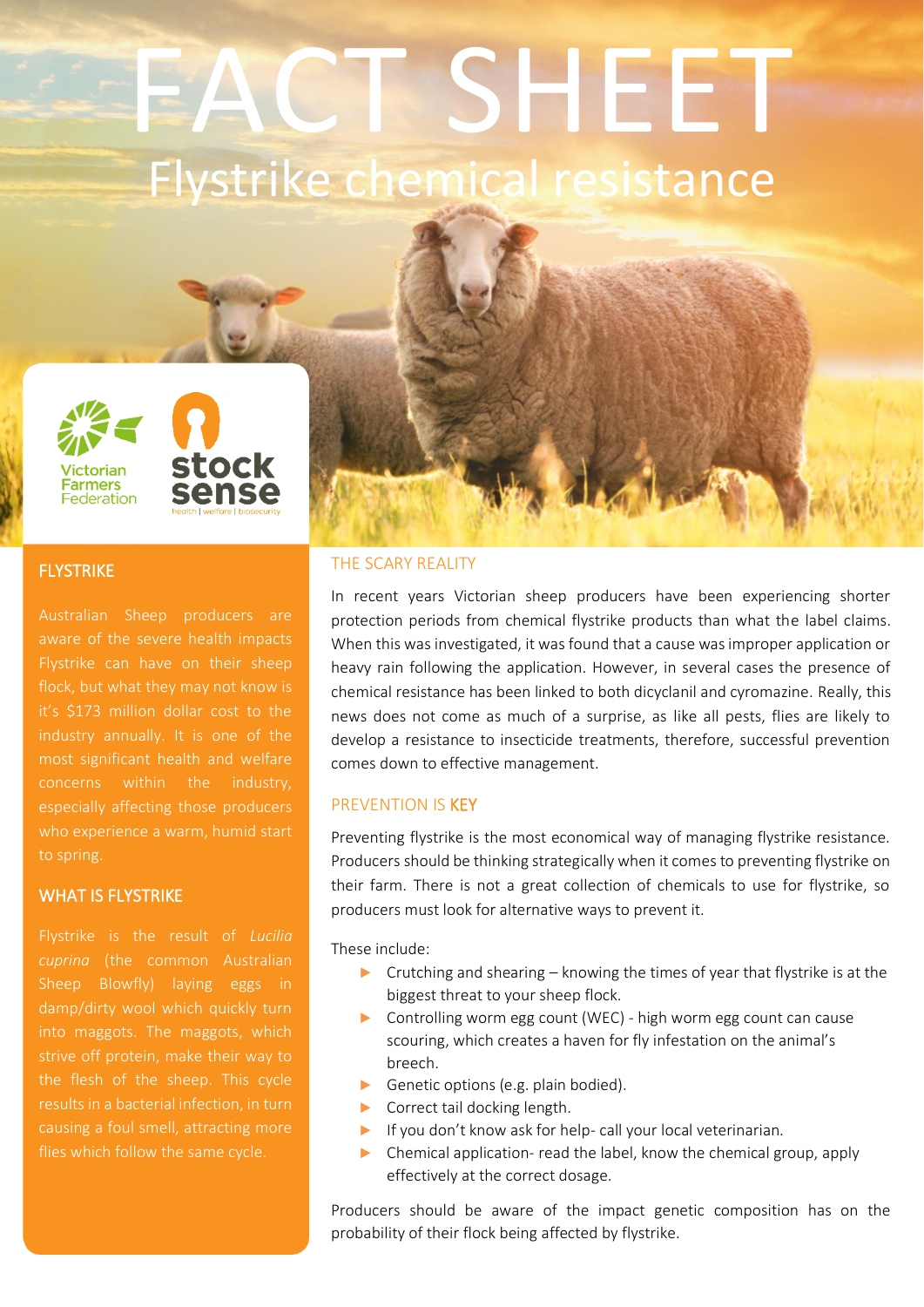Selecting animal genes that have less wrinkles, increased resistance to worms, shorter fleece length etc. will all contribute to the likelihood of the flock developing flystrike.

To learn more about this visit Stock Sense flystrike news [release](https://bit.ly/311fddK) or flystrike [fact sheet.](https://bit.ly/3rahaix)

## REDUCING INSECTICIDE RESISTANCE

Creating sheep that are flystrike resistant can take several years, so when producers are faced with a flystrike outbreak, under animal welfare regulations they must be treated. When treating with chemicals it is recommended that you follow a Resistant Management Strategy, like the one shown below:

- 1. Use an integrated approach to reduce reliance on insecticide
- 2. Know your chemical groups
- 3. Rotate chemical groups when and where practical
- 4. Minimise the number of treatments applied in a season
- 5. Consider treatments for other parasites, particularly lice treatments
- 6. Apply insecticides carefully and strictly as specified on the label
- 7. Monitor for flystrike frequently
- 8. Collect and kill all maggots from fly struck sheep.

Understandably, some strategies are harder to meet than others and take several years to start showing effectiveness. However, it is important to incorporate some steps of the strategy where possible.

## SIGNS THAT INDICATE YOU MAY HAVE CHEMICAL RESISTANT FLYS

- 1. Shortened protection period as claimed on the product label.
- 2. Flystrike in several sheep.

#### Check that:

- 1. The sheep affected were treated.
- 2. The chemical was applied exactly as the label suggests.
- 3. The wool length was adequate to retain treatment.
- 4. Dags and wool did not affect the penetration of the product.
- 5. Heavy rain did not occur following treatment

## TAKE HOME MESSAGES:

- Victorian, NSW and South Australian sheep producers have been experiencing shorter protection periods from chemical flystrike products than what the label claims.
- $\blacktriangleright$  Prevention is key- create a system that is working towards creating a sheep resistant to flystrike
- $\blacktriangleright$  Insecticide resistance occurs when producers use the same chemical group each treatment.

Once you have eliminated all of the above, it is advised that the next step is to call the manufacturer or your local veterinarian for further investigation.

## CHEMICAL RESISTANCE TESTING

If you believe your flock is showing resistance to chemical usage testing can be carried out by the NSW Department of Primary Industries and is available to producers across Australia. You will need to supply the laboratory with a large sample of live healthy *Lucilia cuprina* maggots.

For more information on the chemical resistance testing click on the following link: [FlyBoss](https://bit.ly/310HPmS)



Image 1. Sheep infested by maggots

## ADDITIONAL RESOURCES

[ParaBoss-](https://bit.ly/3r7dFJX) Online resource which will assist you in designing the control management plan for flystrike and avoiding resistance.

[FlyBoss-](https://bit.ly/3FNEpmH) Online resource involving additional resources on how to best manage flystrike.

[AWI-](https://www.wool.com/sheep/welfare/breech-flystrike/flystrikeresources/) Australian Wool Innovation has an additional factsheet and other helpful resources.